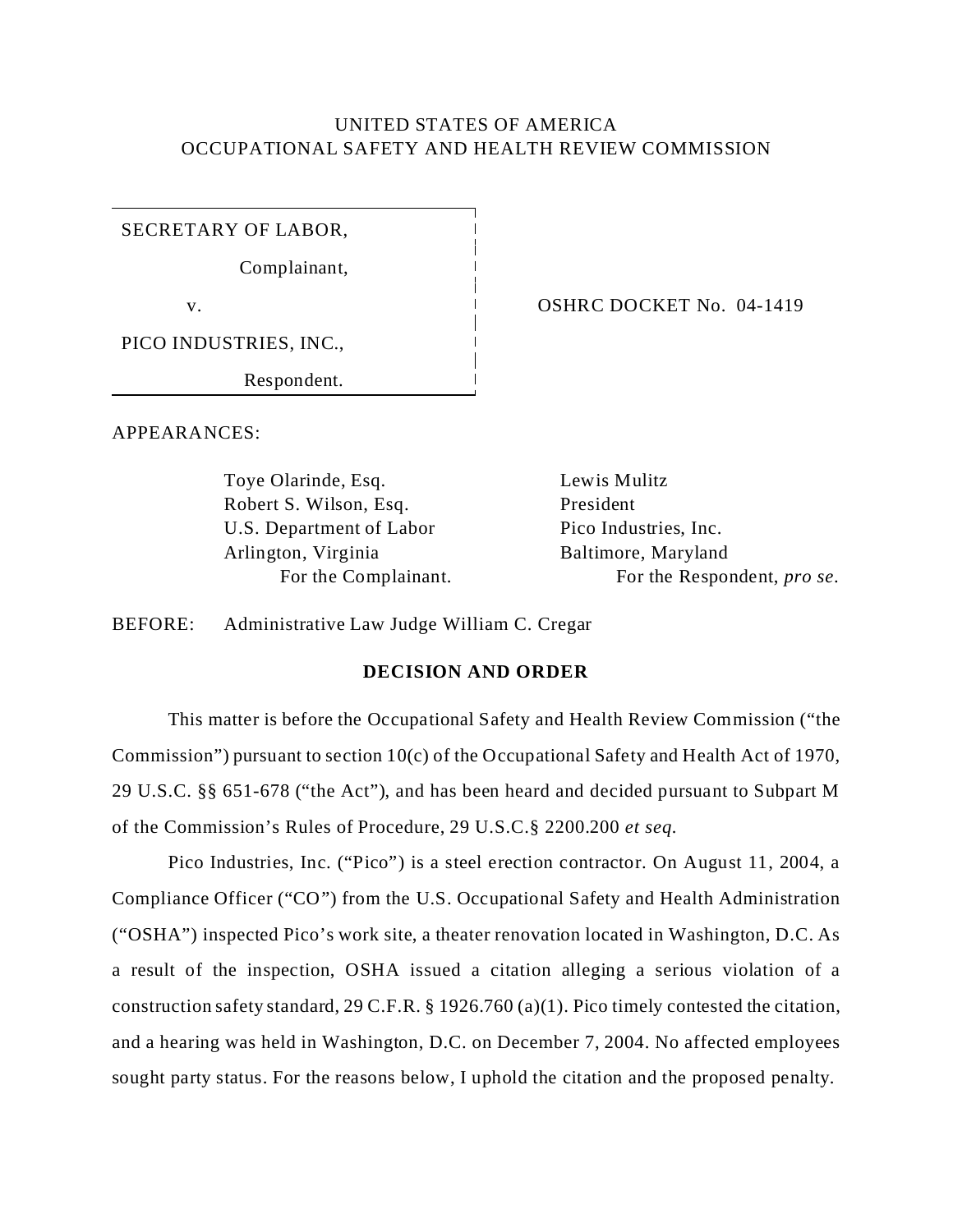#### **Jurisdiction**

At all times relevant to this action, Pico, a steel construction contractor, maintained a principal place of business at 611 W. Ostend Street in Baltimore, Maryland and a work site located at 3303 14<sup>th</sup> Street, N.W., in Washington, D.C. The work at the site involved the renovation of the Tivoli Theater, and Pico was engaged in the erection of fire escapes. The parties have stipulated that Pico was engaged in interstate commerce. I conclude that Pico is an employer within the meaning of section 3(5) of the Act. Accordingly, the Commission has jurisdiction over the parties and the subject matter. (Tr. 5; Exh. G-2).

### **Statement of Facts**

On August 11, 2004, Pico was engaged in the construction of steel fire escape platforms at the above-noted site in Washington, D.C. On that date, OSHA CO Mark Austin drove to the site, parked his car, and walked around the perimeter of the site to see if there were any safety violations. He saw two individuals standing on the platform of a fire escape under construction. He photographed the activity, after which he met with a representative of the general contractor to discuss what he had seen; the two then went to observe the exposed employees and to have them leave the platform. ( Tr. 11-15).

The CO's photographs reveal two individuals standing on a rectangular platform three stories above the ground. One side of the platform is attached to the wall of the building, but the other three sides of the platform are open with no guardrails in place. Abutting one side of the platform ("Side 1") is an articulating boom lift, or "cage," occupied by a third employee.<sup>1</sup> The side of the platform opposite the cage ("Side 2") extends over a roof area that is approximately 5 feet below the platform. However, this roof area underlies only a portion of the remaining side of the platform ("Side 3"). Side 3 extends 18 to 24 inches beyond the roof area. Accordingly, there is an unobstructed 27-foot drop to the street from the 18 to 24 inch-long stretch of the edge of Side 3, and overstepping the unguarded edge of that side

<sup>1</sup> Only the cage next to Side 1 prevented a fall from that side. *See* G-1, photos 7 and 8.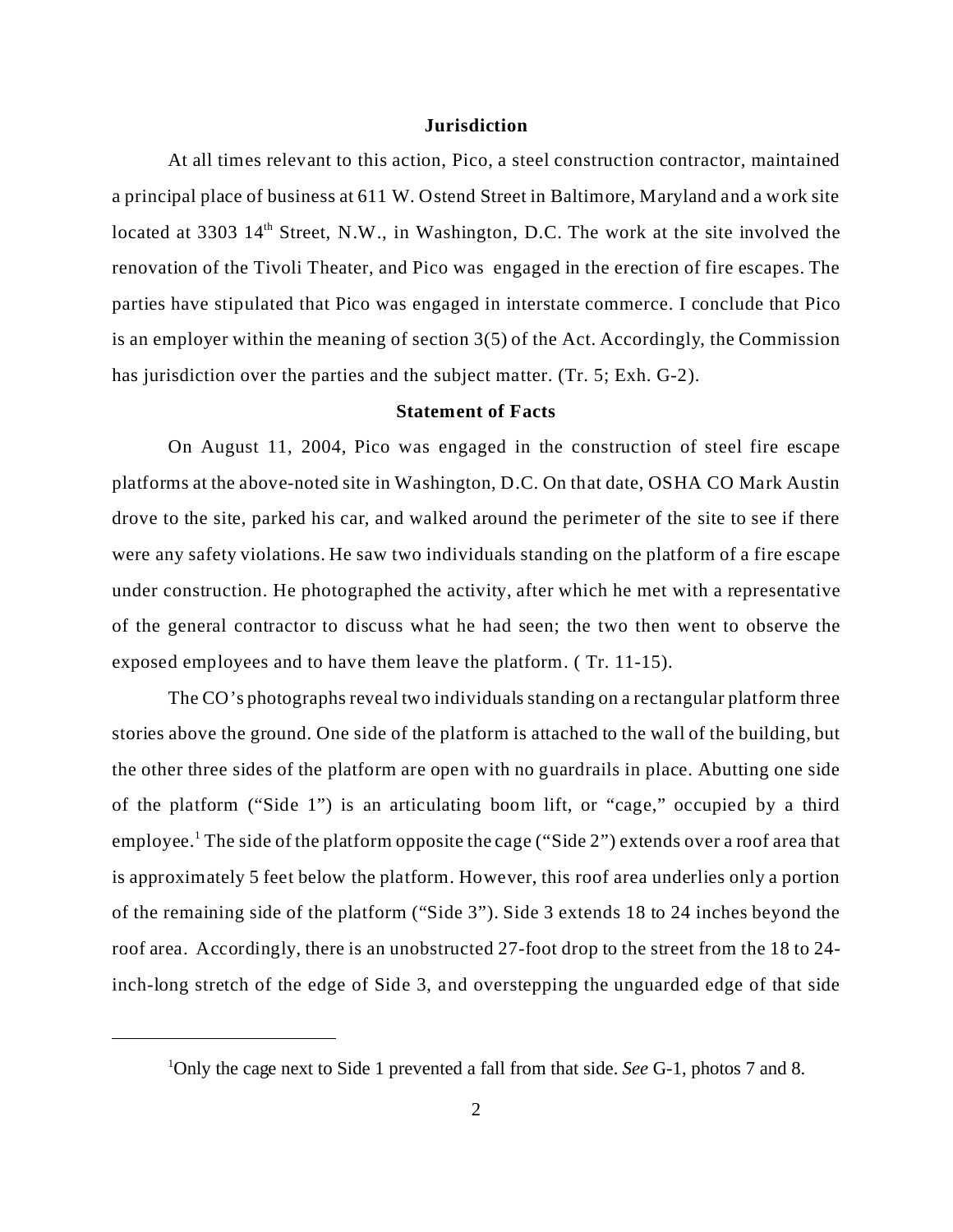could have resulted in a 27-foot fall to the street below. (Tr. 13-21; Exh. G-1, photos 1 through 8). Indeed, two of the photographs depict an individual standing on the 2-foot edge of Side 3 with his left foot actually extending over the edge. (Exh. G-1, photos 3 and 4).

The two individuals on the platform are Pico employees Omar Parada and Ambioris Santana. Pico's foreman, Khatchik Galladian, was aware that the two employees were on the platform at the time of the alleged violation, and he admitted to the CO that the employees should have had some type of fall protection. (Tr. 5-6, 29-30).

On June 11, 2004, Monarc Construction, Inc., the general contractor at the Tivoli site, issued an "urgent memorandum" to Pico, citing it for the failure of its employees to use harnesses when they were required to do so. A handwritten reply signed by Mr. Mulitz states: "Our safety expert, Mr. Galladian, is taking all necessary steps for safety now." (Exh. C-4).

On January 27, 2003, a Commission administrative law judge affirmed a citation alleging two serious violations issued to Pico resulting from an OSHA inspection conducted on June 24, 2002. Both violations related to fall protection, and one involved a supervisor of Pico who was working on a platform lacking a guardrail. *Pico Indus., Inc*., 20 BNA OSHC 1153 (No. 02-1146, 2003).<sup>2</sup>*See also* 2003 OSAHRC LEXIS 14.

#### **Discussion**

The cited standard, 29 C.F.R. § 1926.760 (a)(1) provides as follows:

Each employee engaged in a steel erection activity who is on a walking/working surface with an unprotected side or edge more than 15 feet (4.6 m) above a lower level shall be protected from fall hazards by guardrail systems, safety net systems, personal fall arrest systems, positioning device systems or fall restraint systems.

The citation alleges a violation of the above standard, as follows:

Southeast Side of Building - Iron workers were observed at the edge of an open sided floor, 27 feet above the ground below, without the use of guardrails, safety nets, or

<sup>&</sup>lt;sup>2</sup>The decision became a final order on February 28, 2003.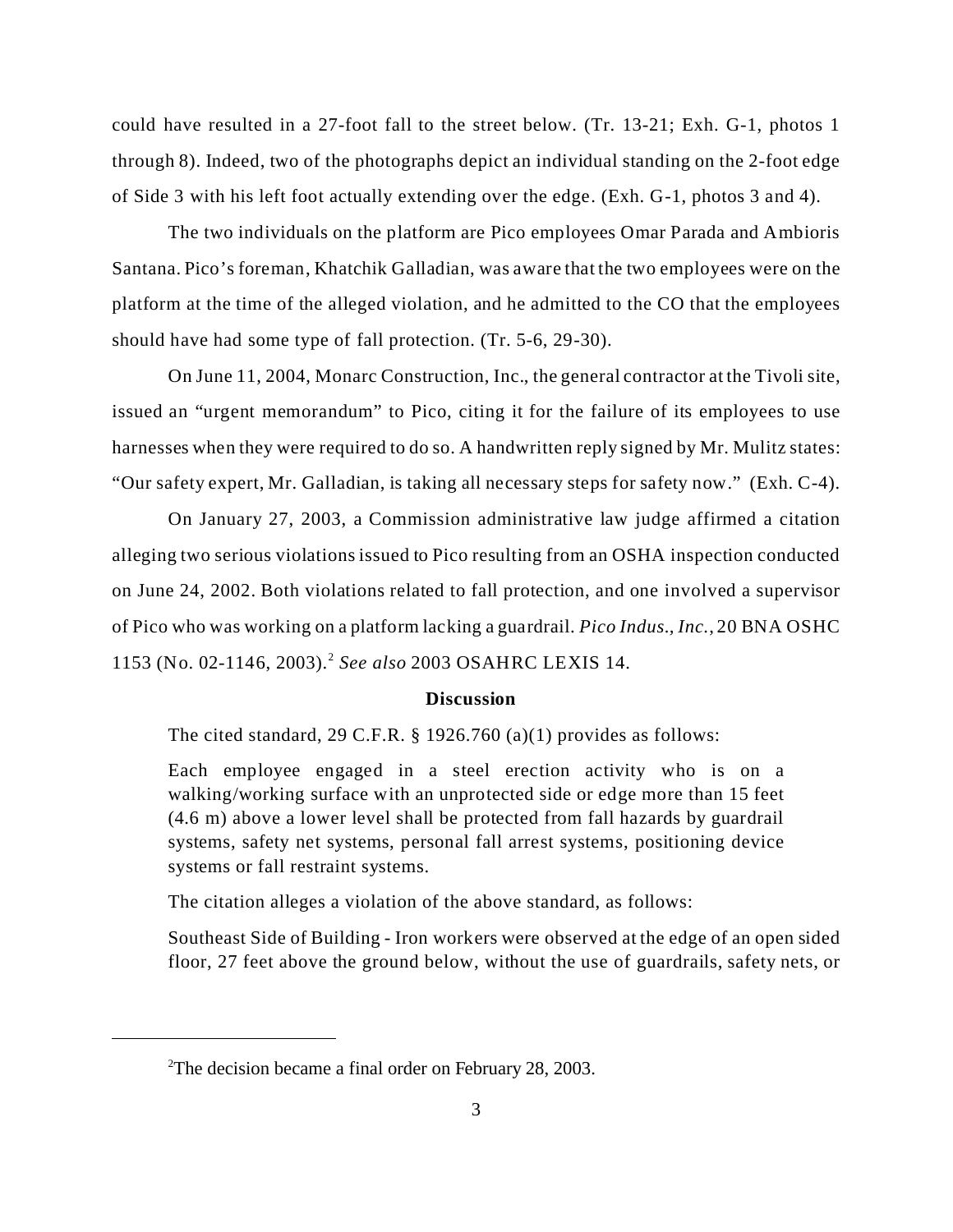personal fall arrest system. The employees were grinding welds on an exterior fire escape landing on the edge of the building's exterior, on or about 8/11/04.

To establish a violation of a standard, the Secretary must show by a preponderance of evidence that: 1) the cited standard applies; 2) the standard was not met; 3) employees had access to the violative condition; and 4) the employer had actual knowledge of the violative condition or, with the exercise of due diligence, could have known of the violative condition. *Astra Pharmaceutical Prod.,* 9 BNA OSHC 2126, 2129 (No. 78-6247, 1981), *aff'd in part, remanded in part*, 681 F.2d 69 ( $1<sup>st</sup>$  Cir. 1982). The Secretary has demonstrated all four elements in this case, as set out *supra*. First, employees were engaged in steel erection activity (the construction of fire escapes), and they were on a platform with an edge more than 15 feet above a lower level. Second, the platform did not have guardrails, and no safety nets or personal fall arrest systems were in use. Third, Pico's employees were working on the platform. Fourth, Pico's foreman was aware that employees of Respondent were on the platform, and although he initially stated that there was no exposure to falls because of the roof area under the platform, he admitted to the CO, upon viewing the employees on the platform, that the employees should have had some type of fall protection. (Tr. 29). The record therefore shows that Pico had actual knowledge of the violation of the standard. This citation item is accordingly affirmed as a serious violation, as it is apparent that a fall from a height of 27 feet could result in death or serious injury.

### **Penalty Assessment**

The Secretary has proposed a penalty of \$2,000.00 for this citation item. In assessing penalties, the Commission must give due consideration to four criteria, that is, the gravity of the violation and the employer's size, history and good faith. *See* 29 U.S.C. § 666(j). The gravity of the violation, usually the most significant factor, is determined by 1) the severity of the injury that could result from the hazard, and 2) the probability that injury or illness could occur. As noted above, the violation is properly classified as serious, as a fall from 27 feet to the street could result in death or serious injury. Probability is determined by a number